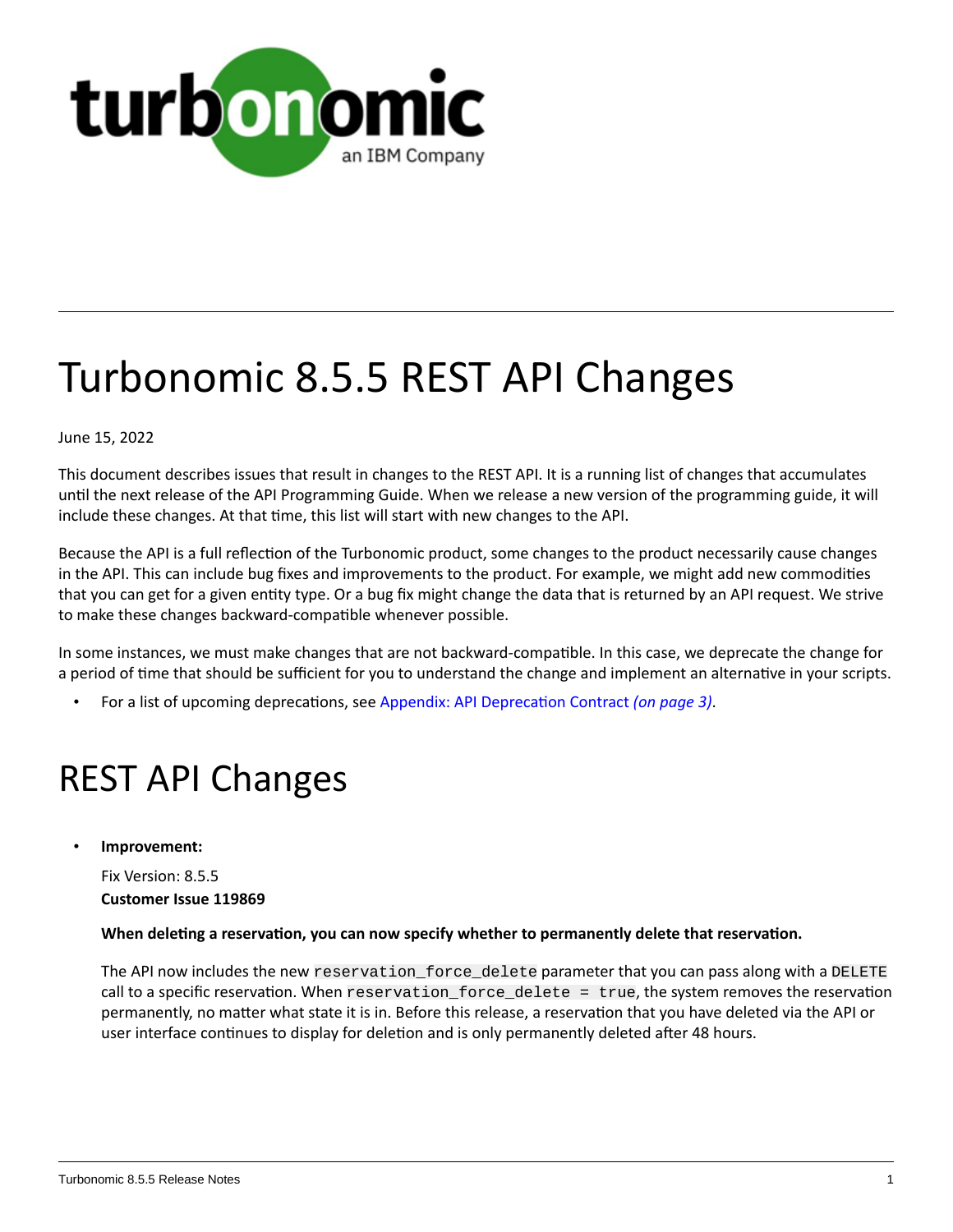

#### • **Improvement:**

Fix Version: 8.5.1

#### **The API includes a new LABEL commodity type.**

The commodityType enum includes a new LABEL commodity type.

#### • **Improvement:**

Fix Version: 8.5.4

#### **For API developers, when a reservation you created fails, the returned DTO includes more data about the failure.**

When you create a reservation, and the reservation fails, the API returns a DTO to explain the cause of the failure. This DTO includes new fields:

- timespan: Indicates whether the reservation calculation was based on realtime or historical resource utilization data. Can be one of:
	- Current: The calculations were based on realtime utilization data
	- Historical: The calculations were based on historical utilization
- cluster: The name of the cluster that came the closest to being able to provide the resources that the reservation needed.
- hrefCluster: A link to stats for the closest-seller cluster.
- hrefEntity: A link to stats for the closest-seller entity that is a member of the closest-seller cluster.

For example, the DTO can include data similar to the following for a placement failure:

```
"placements": {
     "failureInfos": [
         {
             "resource": "StorageAmount",
             "timespan": "Historical",
             "closestSeller": {
                  "uuid": "74167780552264",
                  "displayName": "QSGRID01:DC6DS2",
                  "className": "Storage",
                  "cluster": "StorageCluster-A",
                  "hrefEntity": "/reservations/stats/74167780552264",
                  "hrefCluster": "/reservations/stats/74167780552265"
             },
             "maxQuantityAvailable": 248294.59024047852,
             "quantityRequested": 273184.5625,
             "units": "MB"
         }
     ]
}
```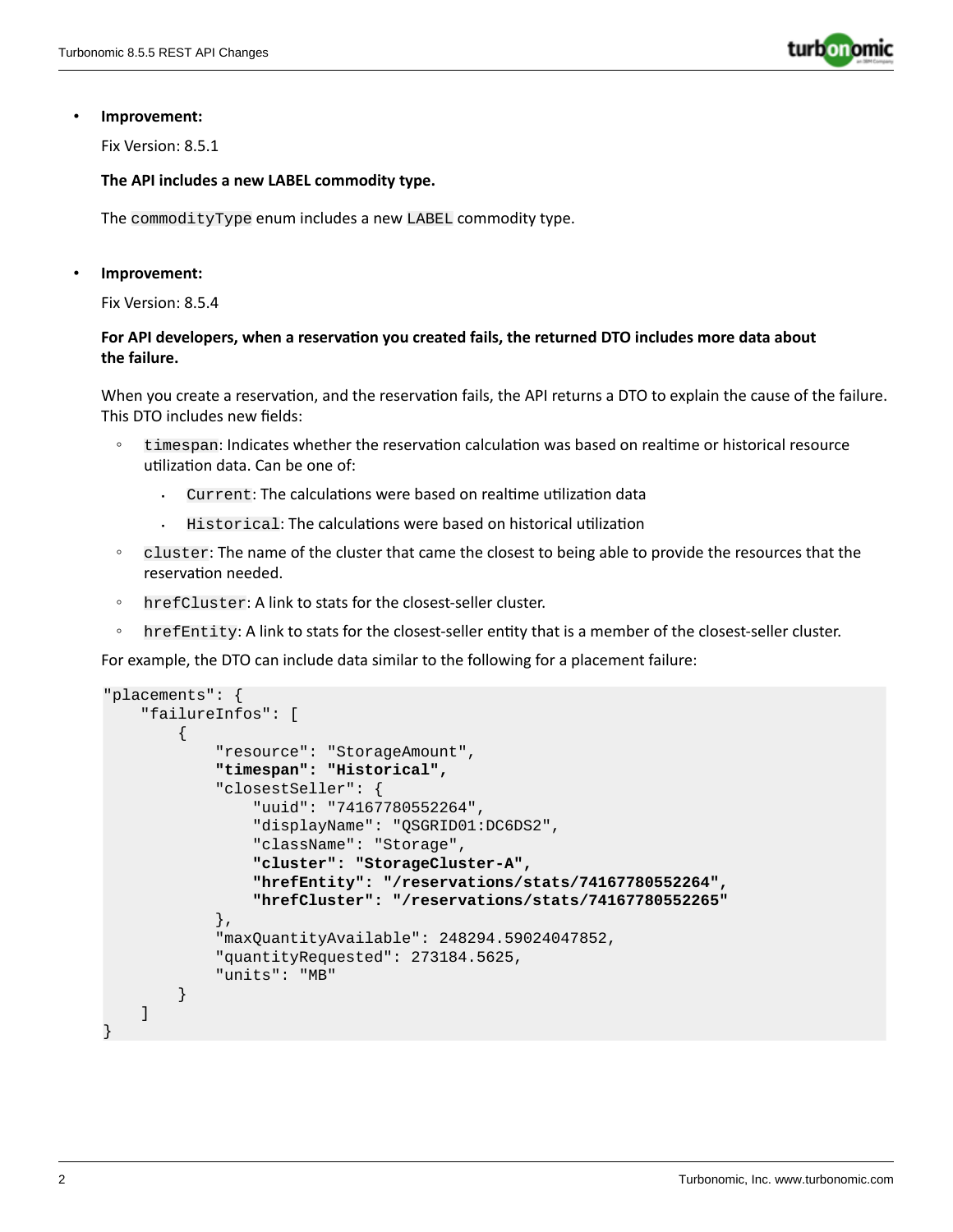

#### • **Improvement:**

Fix Version: 8.5.4

#### **When you examine a failed reservation via the API, the data now returns a reason for the failire.**

After you create a reservation, you can GET the reservations endpoint for data about the current reservations in your environment. The resulting data includes a status. If the status is PLACEMENT\_FAILED, Turbonomic could not place all the workloads in the reservation for some reason. Starting with version 8.5.4, the placements field in the data includes invalidInfo to give a reason for the placement failure. The reason can be:

- MARKET\_CONNECTIVITY\_ERROR: The reservation process could not connect to the Market component for some reason.
- MARKET\_NOT\_READY: The market does not have data from the Headroom plans for the given reservation scope.
- INVALID\_CONSTRAINTS: The reservation policies include conflicting or invalid constraints.

For example, the data for a single reservation could include the following data:

```
"demandEntities": [
     {
         "template": {
             "uuid": "215167980658768",
             "displayName": "MyVmTemplate",
             "className": "VirtualMachineProfile"
         },
         "placements": {
             "invalidInfo": {
                 "invalidReason": "MARKET_CONNECTIVITY_ERROR"
 }
         }
     }
]
```
# <span id="page-2-0"></span>API Deprecation Contract

The following endpoints, requests, DTOs, and parameters are deprecated in the Turbonomic API. The End of Life (EOL) gives the product version in which we will finalize these changes, and will no longer offer the deprecated items.

#### **NOTE:**

See the instructions for alternative usage for deprecated items with a defined EOL.

### **EOL: Not Determined**

We deprecate the following features, but we have not determined which Turbonomic version marks their End of Life.

| Endpoints | None |
|-----------|------|
| Requests  | None |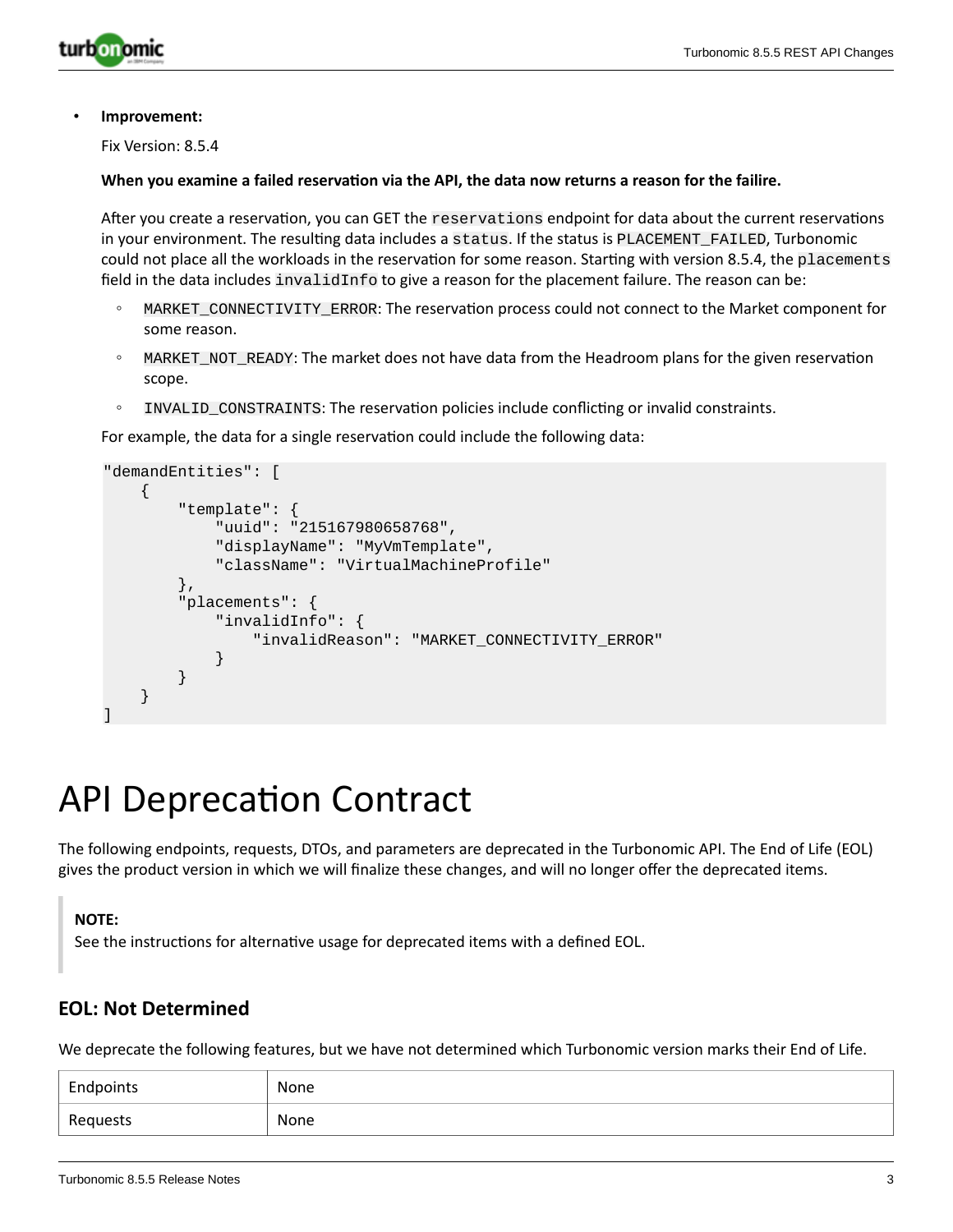

| Request Parameters | None                                                                                     |
|--------------------|------------------------------------------------------------------------------------------|
| DTO <sub>s</sub>   | DTO: ScenarioChangeApiDTO                                                                |
|                    | Instruction: Use the loadChanges or configChanges parameters in the Sce-<br>narioApiDTO. |
| DTO Parameters     | DTO: ScenarioApiDTO<br>٠                                                                 |
|                    | Parameter Name: changes                                                                  |
|                    | Instruction: Use the loadChanges or configChanges parameters.                            |

## **EOL: 8.6.1**

#### **Behavior Changes:**

• Pagination of Returned Data from /search requests:

For searches, the API paginates the returned data. If you do not specify a pagination limit, then the API returns pages set to the default limit. Starting with version 8.6.1, the default and max pagination limits for search data will be 500. You can set pagination to less than 500, but if your search results include more than 500 entries, the results will be paginated. Your scripts should always check for a pagination cursor when processing search results.

We will make the following deprecation changes in the 8.6.1 release. These deprecated features will be removed from the API at that time.

| Endpoints | None        |
|-----------|-------------|
| Requests  | None<br>___ |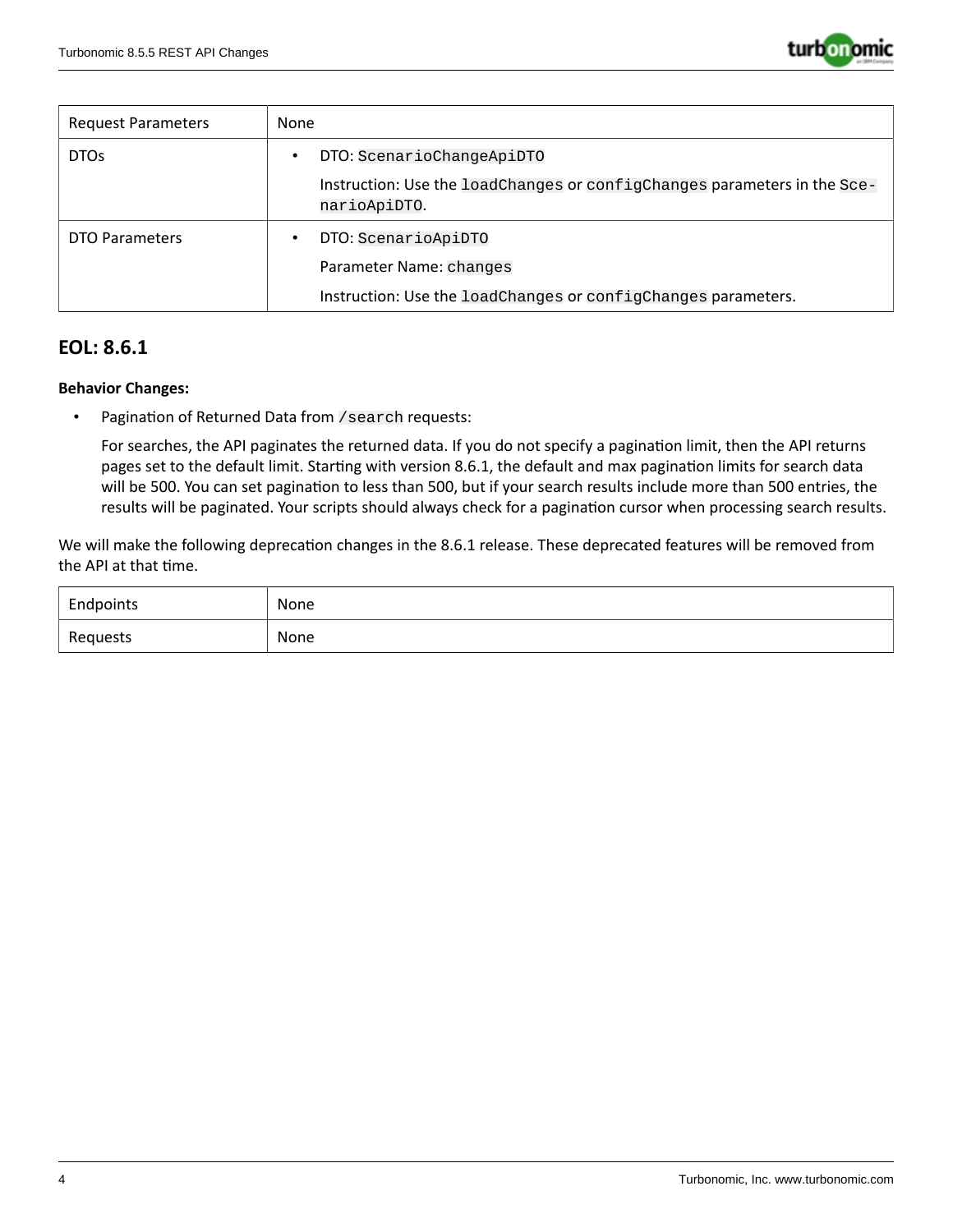

| <b>Request Parameters</b> | None                                                                                                  |
|---------------------------|-------------------------------------------------------------------------------------------------------|
| <b>DTOs</b>               | ReportScheduleApiDTO<br>$\bullet$                                                                     |
|                           | This release will remove ReportScheduleApiDTO.                                                        |
| <b>DTO Parameters</b>     | DTO: ActionApiDTO<br>$\bullet$                                                                        |
|                           | Parameter Name: CurrentLocation                                                                       |
|                           | Instruction: The object in this parameter will only contain the following fields:                     |
|                           | links<br>$\circ$                                                                                      |
|                           | uuid<br>$\circ$                                                                                       |
|                           | className<br>$\circ$                                                                                  |
|                           | displayName<br>$\circ$                                                                                |
|                           | discoveredBy<br>$\circ$                                                                               |
|                           | environmentType<br>$\circ$                                                                            |
|                           | vendorIDs<br>$\circ$                                                                                  |
|                           | DTO: ActionApiDTO<br>٠                                                                                |
|                           | Parameter Name: NewLocation                                                                           |
|                           | Instruction: The object in this parameter will only contain the following fields:                     |
|                           | links<br>$\circ$                                                                                      |
|                           | uuid<br>$\circ$                                                                                       |
|                           |                                                                                                       |
|                           | className<br>$\circ$                                                                                  |
|                           | displayName<br>$\circ$                                                                                |
|                           | discoveredBy<br>$\circ$                                                                               |
|                           | environmentType<br>$\circ$                                                                            |
|                           | vendorIDs<br>$\circ$                                                                                  |
|                           | DTO: ProductVersionDTO<br>٠                                                                           |
|                           | Parameter Name: buildUser                                                                             |
|                           | Instruction: Deprecated with no replacement. This parameter was not set in the<br>8.x product family. |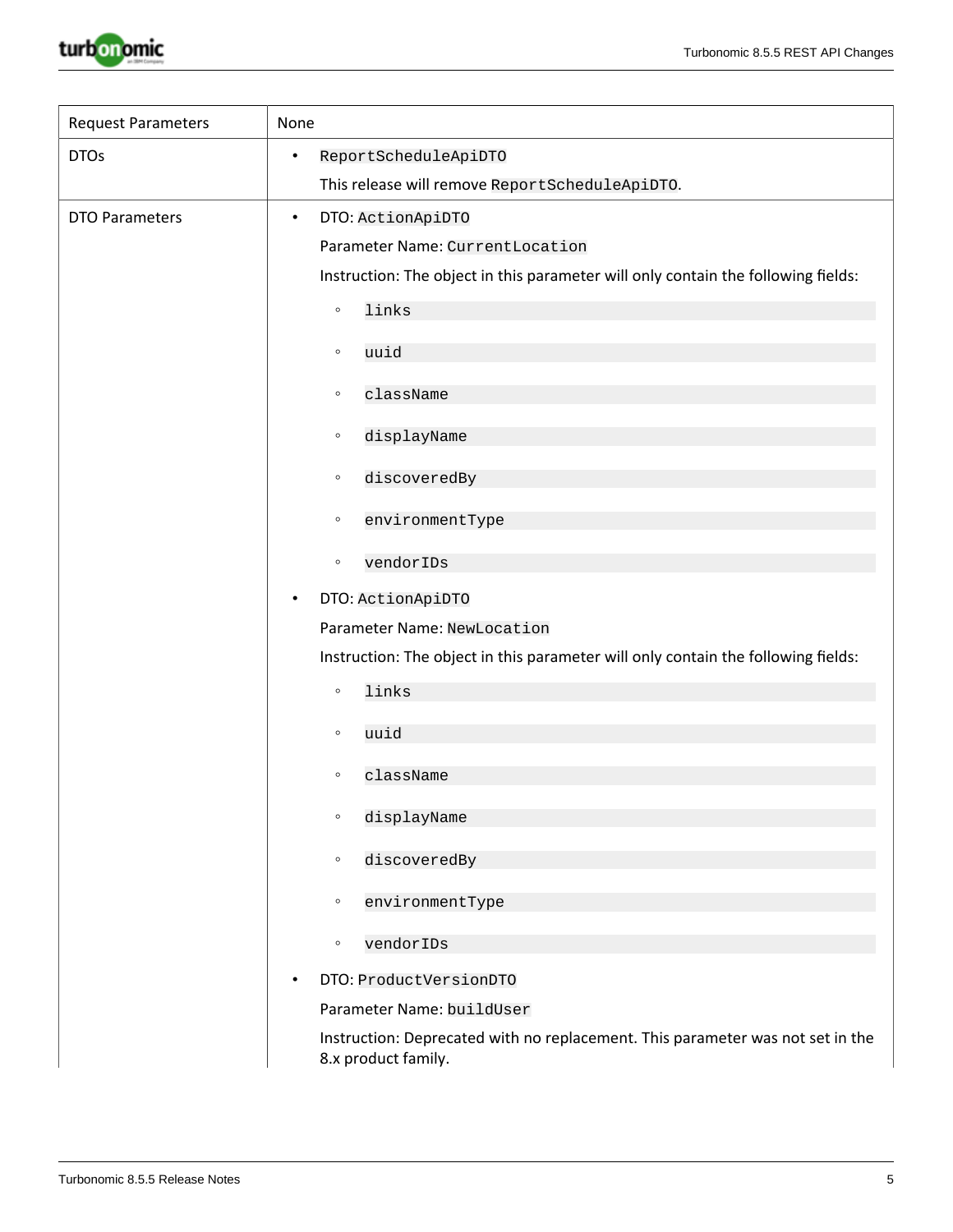

| DTO: GroupApiDTO<br>$\bullet$                                                                         |
|-------------------------------------------------------------------------------------------------------|
| Parameter Name: remoteId                                                                              |
| Instruction: Deprecated with no replacement. This parameter was not set in the<br>8.x product family. |
| DTO: UserApiDTO<br>$\bullet$                                                                          |
| Parameter Names:                                                                                      |
| roleUuid<br>$\circ$                                                                                   |
| roleName<br>$\circ$                                                                                   |
| Instruction: Deprecated. Use the roles parameter in UserApiDTO.                                       |

# **EOL: 8.7.1**

We will make the following deprecation changes in the 8.7.1 release. These deprecated features will be removed from the API at that time.

| Endpoints                 | None                                                                            |
|---------------------------|---------------------------------------------------------------------------------|
| Requests                  | DELETE /entities/ <entityid>/tags/<tagkey><br/>٠</tagkey></entityid>            |
|                           | Instead, use DELETE /entities/ <entityid>/tags?key=<tagkey></tagkey></entityid> |
|                           | DELETE /groups/ <groupid>/tags/<tagkey><br/>٠</tagkey></groupid>                |
|                           | Instead, use DELETE /groups/ <groupid>/tags?key=<tagkey></tagkey></groupid>     |
| <b>Request Parameters</b> | None                                                                            |
| <b>DTOs</b>               | LicenseApiInputDTO<br>٠                                                         |
|                           | Instruction: Use LicenseApiDTO.                                                 |
| DTO Parameters            | DTO: HttpProxyDTO<br>٠                                                          |
|                           | Parameter Name: portNumber                                                      |
|                           | Instruction: Use proxyPortNumber.                                               |
|                           | DTO: LogEntryApiDTO<br>$\bullet$                                                |
|                           | Parameter Name: reasonCommodity                                                 |
|                           | Instruction: Use the array, reasonCommodities.                                  |

# API Deprecation History

The following endpoints, requests, DTOs, and/or parameters have been deprecated in the Turbonomic API. The End of Life (EOL) gives the product version in which we finalized these changes, and no longer support the deprecated items.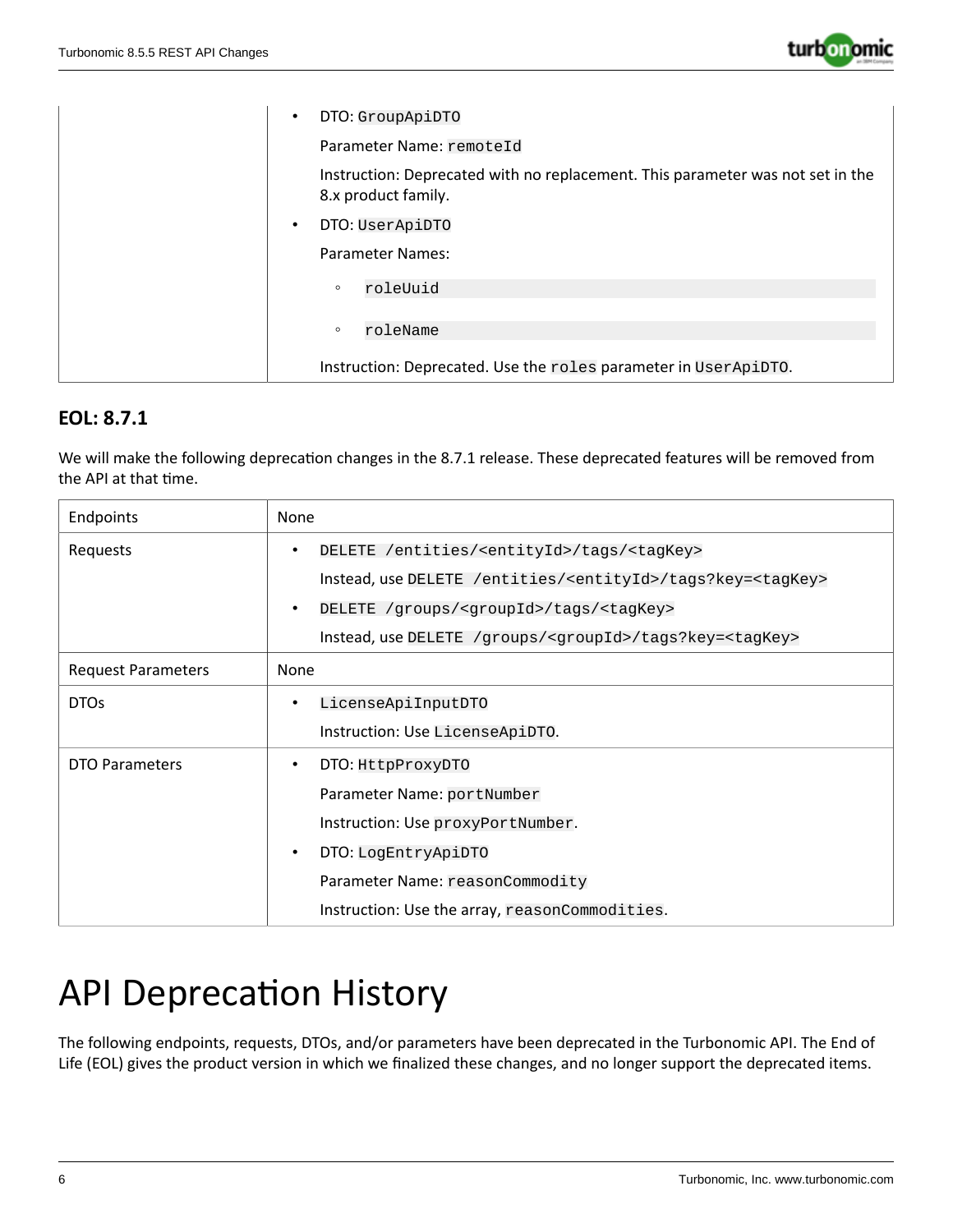

### **EOL: 8.5.1**

#### **Behavior Changes:**

• Pagination of Returned Data

The default pagination will change for the following requests:

- GET /groups
- GET /groups/<groupId>/members
- GET /groups/<groupId>/entities
- GET /targets/<targetId>/entities
- GET /tags
- GET /tags/{tagKey}/entities

To paginate returned data, the limit, orderBy, and cursor parameters control how the APIs paginate their data. Currently if you specify any one of these parameters, the API paginates the returned data. If you do not specify any of these parameters, the API does not paginate the output, and it returns an unlimited set of data.

Starting with version 8.5.1, if you do not specify a limit for these requests, the API will paginate the data to a default limit. If your scripts make these requests without setting a limit, you should update them to check for a pagination cursor in the returned data.

We made the following deprecation changes in the 8.5.1 release. These deprecated features were removed from the API at that time.

| Endpoints                 | None                                                                                                                                         |
|---------------------------|----------------------------------------------------------------------------------------------------------------------------------------------|
| Requests                  | Request: GET /users/onetimepassword<br>Instruction: Deprecated with no replacement. This is not required for any Turbo-<br>nomic activities. |
| <b>Request Parameters</b> | None                                                                                                                                         |
| DTO <sub>s</sub>          | None                                                                                                                                         |
| <b>DTO Parameters</b>     | None                                                                                                                                         |

### **EOL: 8.4.3**

We made the following deprecation changes in the 8.4.3 release. These deprecated features were removed from the API at that time.

| $\overline{\phantom{0}}$ | None |
|--------------------------|------|
| Endpoints                | ___  |